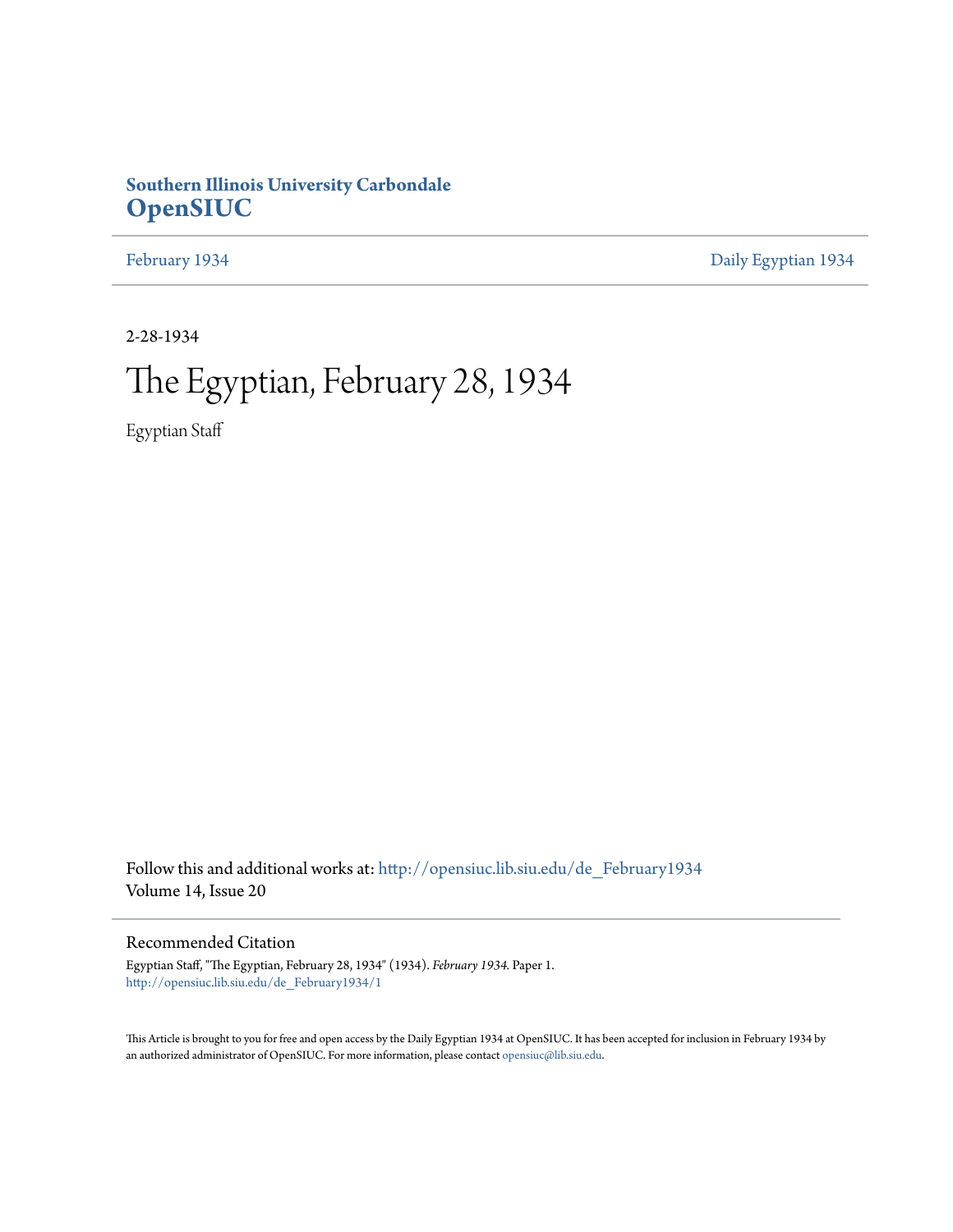

## **HIGH SCHOOLS WILL ATTEND CONTESTS HERE THIS SPRING**

INTELLECTUAL MEETS **PLANNED FOR MARCH** 

The sub-district contest for the modern composers. Southern district of the Illinois State High School Music and Literary Assocations will be held on this campus again this spring. The schedule of the entire list of intellectual contests is as follows:

Sub-District Contests Debate, 1st series, February 23 2nd series, March 9. Play Contest, March 28 Music and Public Speaking, March

District Contests Debate, March 23 Play Contest, April 11<br>Music and Public Speaking, April

Stat. Finals Debate, April 5, 6 Play Contest, May 1, 2, 3. Public Speaking, May 4 Music Solo Events, May 4 Music Group Events, May 5. Music Festival. May 5

Miss Mary Crawford is the manager for the Carbondale sub-district, in which the following towns are likely to be represented: Anna. Benton. Chester, Creal Springs, DuQuoin, Harrisburg, Mound City, Pinckneyville, Valier, and West Frankfort.

#### **Freshmen and Seniors** Present Program On Washington's Birthday

music by the orchestra and the Mc- Lydia Davis, Mrs. Chas. Tenney, ing the total to something around Dowell Club made up the program at which S. I. T. C. celebrated the birthday of George Washington last Tuesday night. The "Old Glory Seopened the meeting, and upon its conclusion Raul McRoy, senior member of the School Council, came to the platform to introduce the speakers. In a recitation of the poem, "Washington", Anna Durham  $\sim$ forth the great deeds of Washington grave, Mr. S .E. Boomer, and Mary as the poet, Eliza Zork, has recount- Ellen Curd, ed them. Following her was Martha Howells, who presented the reading. "Out of the Valley", by Samuel Richardson Davenport. Miss Howells effectively put scenes of the Revolutionary period before her audience. Hazel Towery appeared next, offering a delineaton of Washington's farewell address, discussing particularly his foreign policies. Aubrey Land, concluding the talks, gave his opinions on "The Greatness of Washington", pointing out that Washington was a man who distinguished himself in many ways. As the final number the MacDowell chorus sang "The Song of Man."

## **St. Cecelia Chorus** Presents Oratorio At Vesper Service

Making their first appearance since Christmas, the St. Cecilia Chorus presented Saint-Saens' oratorio opus 12, at a vesper service at the Presbyterian church Sunday afternoon. The piece, better known as the Christmas Oratorio, is one of the best by

The ten parts that make up the oratorio gave the chorus good opportunity to display its best voices. These parts are: the prelude, Chorus<br>"Gloria", air, "Patiently Have I Waited", air, "In My Heart", duo "Benedictus", chorus, "Wherefore Do<br>the Heathen Clamor", trio, "My Soul Doth Magnify", quartet, "Alleluia", quintet, "Arise Now, Daughter of Zion", chorus, "Praise Ye the Lord of Hosts"

Made up of especially talented singers, the St. Cecilia Chorus includes students and faculty members of the college. Mr. Wendell Margrave is director, and Miss Madel-Other eine Smith is accompanist. members are: sopranos, Ruth Stevenson, Lelle Baker, Lucille Quernheim, and Mrs. Randail Fichtel; altos, Elsie Faner, Berdena Faner, and Allene McCord; tenors, Mr. Robert Dunn Faner, John A. Moore, and Walter Syfert; basses, Carl Kiefer, Mike Makhu, and Harold Bailey

## Students Assist In Presentation of

Several persons affiliated with the college will take part this evening in of the Junior Chamber of Commerce. Talks by seniors and freshmen, and These persons are: Luella Denny, and her daughters, Wellington Thal- sixty. man, junior, Ann Warren, Janice played by the orchestra rence, Alice Ullsomer, Martha Aik- lege will be considered in the man, Eloise Wright, Betty Vick. Helen Dollins, Ethel Ferne Atwell, Winifred Nooner, Florence Denny, Mrs. Leland Lingle, Mary Ellen Woods, Alice Patterson, Wendell Mar-

> This entertainment, sponsored for the benefit of the Carbondale Boy using living models. Such masterpieces as Van Dyck's Baby Stuart, Whistler's Artist's Mother, and Millet's The Gleaners, will be shown, and Coltman, appropriate music will fill in the intermissions. The entire production is under the direction of Alice Ruth Sturman, who is connected with the National Living Picture Company, Mrs. J. M. Marberry will act as art guide, and Mary Thompson and Ruth Thompson will serve as pages.

## **APPOINTMENTS** UNDER C. W. E. S. ARE DELAYED HERE

LAST WEEK SEES 134 STUDENTS MAKE APPLICATION **FOR POSITIONS** 

Because rules of the Civil Works Education Service say that the positions opened must be equitably distributed between men and women. the committe appointed to administer the project in this college has found its work tied up. When registration for the aid was opened last week. 115 men and 19 women made application, but because equitable distribution could not possibly be mad. under those circumstances, no positions have been opened. The S. I. tions have been opened. C. executors, headed by Coach william McAndrew, are making an posal scholarships covering full tui-<br>appeal to state and national head- tion for the six weeks summer sesquarters for modification of this provision, however, and they hope to have some word within this week that will facilitate administration.

Formal application for the allotment of funds was made last week to the executive secretary of the Illinois Emergency Relief Commission Undr the general rules of the C.W. E.S. 149 jobs may be opened here, with monthly salaries for each averaging \$15. At least 37 of them will be given to students who enter college the spring term, because provision has been made that 25 per Living Pictures Here cent of the jobs opened must go to people entering school after January 1, 1934.

From the blanks filed by instructors in the college last week, it was indicated that at least 30 positions the "Living Pictures" that are being in which work is actually needed may presented at the Carbondale Commun- be created. Since some men workity High School under the auspices ing on the athletic field under the CWA have been discharged, it is possible that many more jobs for students may be opened, however, bring-

As the administrative committee Neckers, Barbara Swartz, Mary Law statement only students who ab-<br>Neckers, Barbara Swartz, Mary Law statement only students who absolutely need the aid to stay in col-

 $\bar{U}$  on<br>timed on  $p$  ge to

#### DELTA SIGS PRESENT PLAY AS CHAPEL PROGRAM TUESDAY

The chapel program presented yes terday morning by Delta Sigma Epsilon was a unique picture of socority life.

The presentation was in the form Scouts, will reproduce scenes and of a play, the scene being the living personalities of famous paintings, room of the chapter house where the girls naturally and cleverly worked in their special members. These consisted of a trio composed of Jane Virginia Ragsdale, and Georgette McCormack who sang a popular song hit: a xylophone solo by Maurie Taylor; vocal solo by Jewell Medlin; talk by Marjorie Brown; reading, Martha Howells; and a group of sorority songs by the entire cast. The play was coached and written

by Dr. Kellogg and Marjorie Brown.

#### **NOTICE**

Final examinations in all classes will be held Thursday and Friday of next week. Classes meeting regularly at the odd-numbered hours will write their examinations Thursday, and those meeting at the even-numbered hours will write Friday. A detailed schedule will be announced in next week's issue of the Egyptian.

## Drama League Offers Scholarships for Work In Summer Sessions

The following dispatch that was sent to the Egyptian last week may be of interest to students of S. L.T. C. who are interested in the drama: New York City - The Drama League Travel Bureau, a non-commercial organization, has at its disposal scholarships covering full tuision at the Central School of Speech and Drama, affiliated with the University of London. These scholarships are primarily intended for students interested in literary and drama study, but are also given for the more important purpose of promoting international understanding. We are very eager that the donors of these scholarships shall not be disappointed in the response to the un usual opportunity offered American

Students of the theatre and teachers of the drama and its allied arts are eligible to come before the committee on awards, and application blanks may be obtained from the League's headquarters in the Hotel Barbizon-Plaza, New York. We welcome all letters of inquiry concerning the granting of scholarships.

students.

#### **Tumbling Team** Receives Invitations To Many Schools

The tumbling team of S. J. T. C. has maintained its insevious successful reputation for excellent perform. **STORY** thus far this season, and has literally been swamped with invitations to appear throughout Southern. Illinois. Spectators at the recent Benton-Carterville conference basketball gume saw the tumblers perform.

On March 3 the men are to appear at Carterville and give an exhibition of boxing and tumbling. For this occasion a few extra men of +> pecial proficiency in boixng have been added to the personnel. These clude John Laney, Arlie Wolfenbarg er, Emil Wiggins, and "Pat" Randall.

The team has accepted an invitation to appear at Herrin in a benefit exhibition for the Varsity H Club. The date for this performance is not definitely set, but it will be announced in the near future.

## **C. C. H. S. FIRST TO ACCEPT INVITATION TO PRESS MEETING**

PROGRAM IS ARRANGED FOR MEETING FRIDAY APRIL 6

"I am heartily in accord with your proposed press conference and assure you that our school will be represented," wrote Mr. J. H. Ketring, principal of Carbondale Community High<br>School, in a letter of acceptance to the Mu Tau Pi journalistic confer-Carbondale Community High School, was the first of the fortyfive schools invited to accent the fraternity's invitation.

The conference, scheduled for Friday, April 6, will open with registration at  $2:00$ . At  $2:30$  a general ses ion will be held at one of the society halls, with the following program:

Welcome addr.ss-Mary  $E11a$ Woods, president of Mu Tau Pi. Address-Monroe Sisney, editor of

the Bu Quoin Evening Call. Music-To be announced later

Address-Ruth Merz, editor of the Egyptian

At 3:30 the delegates will divide themselves into groups to discuss<br>their particular interests. The tentative plans call for six groups, to be organized as follows:

News Division Presiding Officer-Hazel Towery

Discussion leaders-Eileen (Continued on Page 6)

#### Forum to Debate St. Louis University Friday Afternoon

Friday afternoon, March 2, the Forum debating club and St. Louis University will debate the following<br>question: Resolved: that the powers of the President should be sub stantially increased as a settled policy. St. Louis has the affirmative while the Forum will uphold the neg-This is, no doubt, the most ative. important engagement that the Forum will have this year with the nossible exception of the spring debate with the Illinae.

Dr. Richard L. Bever, sponsor of the Forum, and the negative team composed of John Stansf.ed and Donald Brummet, will leave campus at 10:30 and motor to St. The debate will take place Louis at 2:30 o'clock in the afternoon. The men will leave immediately after the debate in order to arrive in Carbondale for the basketball game that night. Other members of the Forum Il accompany the team

Monday night a number of the Forum members attended the interscholastic debate which was held at the high school in Sparta.

Dr. C. H. Cramer was the guestspeaker at a dinner given by the Carbondale Business and Professional Women's Club last week. He dscussed recent tendencies in Hitler Germany.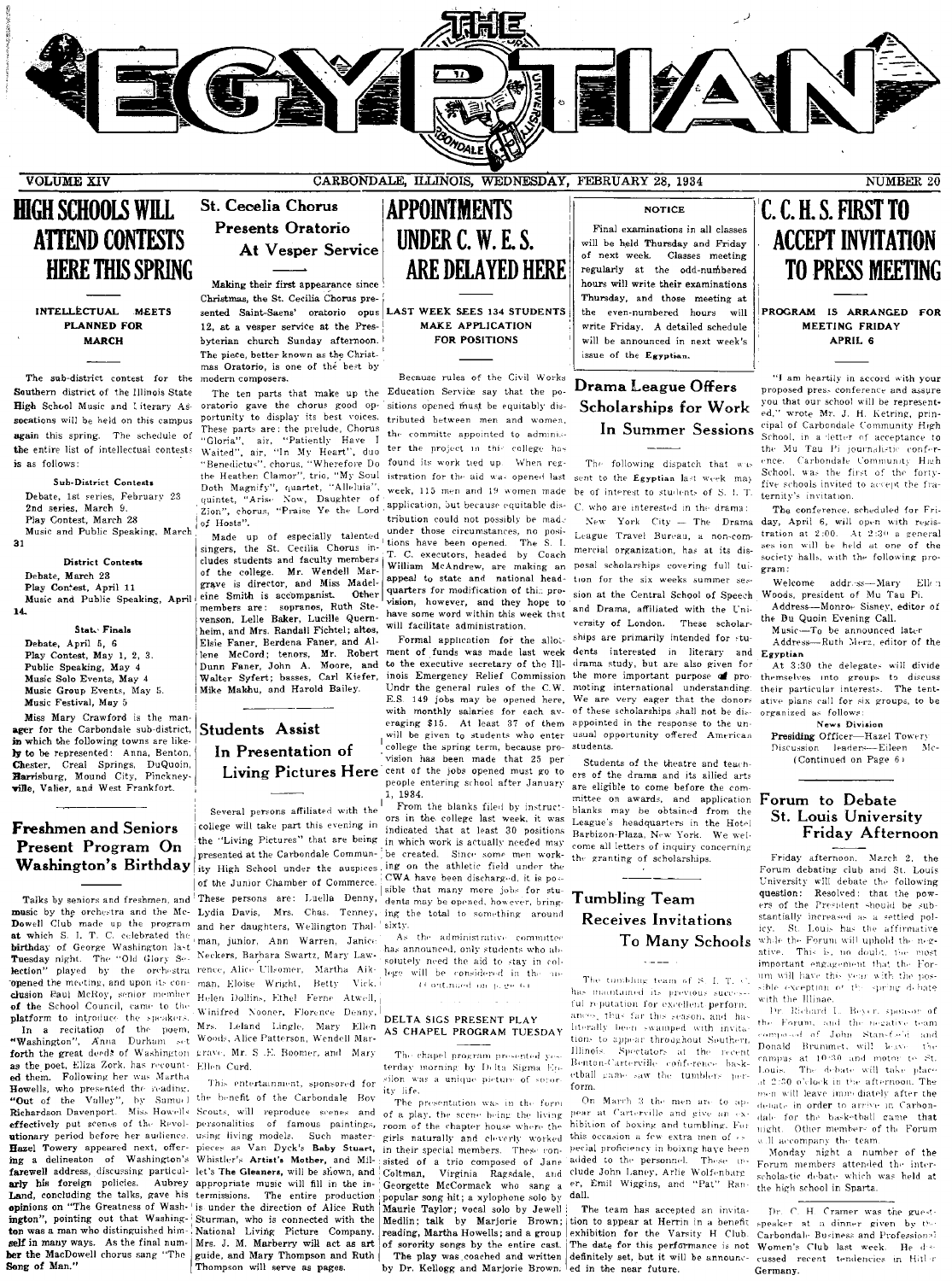Page Two

#### **Zetets Present Extensive Program** At Weekly Meeting

A varied and entertaining program at last week's meeting of Zetetic<br>Society presented some new talent before the organization. Jean Aston, chairman of the program committee, arranged for the appearance of most of the new members who explained their interest and talents after their special numbers. The program is as follows:

Dramatic Reading-Anna Lee Moore

Piano solo-June Snyder Word Pictures-Helen Fulencide: Vocal solo-Wayne Barker Book Review of Alice in Wonderland-William Browning

Songs-Dorothy and Doris Sites Staging-Mary Elizabeth Batson Piano Solo-Mary Wilson Humorous Reading-Lucille Hiller approach was not noticed. Vocal Solo-Wesley Bovinet.

#### Delta Sigma Epsilon

Betty Vick spent the week end in Jacksonville where she visited her sister, June Vick, who attends Illinois College for Women.

linsville last week-end.

There were about 50 guests at an at the chapter house.

#### VIRGINIA SPILLER TALKS AT LATIN AMERICAN CLUB

Tomorrow night at 6:30 members of the Latin American club will assemble in the Y. M. C. A. room to Virginia Spiller in a talk on hoor "The Merit System of Public Office as Applied to Latin America." After her talk Miss Spiller will lead a discussion on that subject.

At the meeting held on Tuesday of last week, a lively discussion was held on the purposes and objectives Latin American Club. John Stansfield was the speaker and discussion leader at that meeting.

#### Kappa Delta Alpha

At a series of teas last week, Kanna Delta Alpha entertained several of<br>th campus organizations. On Tuesday and Thursday, members of Sigma Sigma Sigma and Delta Sigma Epsilon were honor guests, and on<br>Wednesday afternoon, Mu Tau Pi visited the house as guests of Aubrey Land.

Dr. Thelma Kellogg was a guest of Kappa Delta Alpha at dinner Wednesday evening.

Mae Schlichtman, '31, is teaching English in the Marion High School.

## Mr. Smith Tells of His Work With

Prof. George Washington Smith was grading papers. Now and then a smile would play about the corners of his firm mouth. So intent was he

**Illinois History** 



**GEORGE W. SMITH** 

with his grading that the reporter's

"Well, do you think history teaches people anything, Prof. Smith?"  $He$ looked up quickly. Oh, I did not exhistory teaching anything--I often womler-it sometimes seems that individuals, like nations, profit little from the mistakes of the past."

As the professor talked he toyed with a key presented him in recogni-Polly Peterson and Ruth Swofford tion of his work in research and in visited Georgette McCormack in Col- honor of his great Illinois History of six volumes. Not only has George Washington Smith taught for fortyfour years in S. I. T. C., but for open-house held last Saturday night thirteen years before he came here his life was devoted to teaching. A teaching career of fifty-seven years! He seemed to reminisce a bit. "Thousands of students have come to me. I am older now and I feel that I understand youth more than I once

> toward the great phenomena of hishe was asked. Prof. Smith clasped and unclasped his hands, rock ed in his chair, and then slowly answered: "Youth is yet given too much War in our history texts. I do not whether they are reacting know against war but I can sense a peace<br>spirit these days." Prof. Smith went on to discuss the duties of an history text. "Beard and Beard are great historians. They have written an history with a truly humanitarian aim,' he said.

> Many of his work as an author. creditable works of history bear the name of George Washington Smith It was A Student History of Illinois, the work is still in demand, and because of the merit of this work he was asked to write an history of Southern Illinois. This was done with the same astute regard for detail and accuracy that characterized<br>his first history. Prof. Smith's History of Southern Illinois was recog-<br>nized far and wide. The Illinois nized far and wide. State Historical Society (of which Mr. Smith is now vice president) requested him to write a history of the

## THE EGYPTIAN **Anthony Hall**

An attractive bridge-tea was the

occasion at which the board of the W.A.A. entertained the members of that organization Saturday. The color scheme was carried out in all the appointments with the colors pink and pale green, and was especially<br>evident in the decorations of the teatables, with tall green tapers and bowls of pink roses for center-pieces. A guest of honor was Miss Margaret Baume, a graduate of Northwestern University who is now teaching physical education in the high school at Centralia.

Members of the South Side Club<sup>1</sup> Y. W. C. A. Installs evening heard Mr. J. M. Pierce in a discussion of the books between the Old and New Testament. After his talk, Mr. Pierce answered the questions of the group. Miss Florence King was hostess for the evening.

Miss Alice Ruth Sturman was the guest of Ethel Ferne Atwell at supper Sunday evening.

One of the prettiest dinner parties of the season was the one last. Wednesday night at which Miss Florence Wells entertained her practice teachors. Carrying out the rose motif, the table was appointed with a vase of rose buds in the center and small rose place-cards at each plate. Foland bridged in the living room. Members of the party, besides Miss Wells, were: Marian Dill, Ella Powell, Hazel Towery, Anne Louden, Ruth Merz, Robert Finley, Roland Keene, Gilbert Bradley, Floyd Smith, and Roy Crowell.

Miss Alice Coggins, former student "Does vouth change in its attitude at S. I. T. C., visited at the Hall last week-end.

> hoff, and Ethel Ferne Atwell entertained a group of friends at dinner Wednesday evening. Guests included Miss Grace Wilhelm, Miss Maude Mayhew, Miss Esther Winn, Miss Anna Murray, and Miss Fay Wright.

entire state. The work for which he is best known followed. An history of six volumes with a wealth of data id written in a free casy style is Reluctantly and modestly he told Prof. George Washington Cm.th's History of Illinois. The first course of study in the subject of history ever given in the public schools of His first work was written in 1906. this state was planned by this historian who daily teaches S. I. T. C. students

When Prof. Smith was speaking of his History of Southern Illinois he handed the reporter a copy for examination. A picture caught the professor's eye as he leafed through the volume. "Did you ever hear of the northwest part of Georgia? The professor went on to relate how the Government had moved 13,000 In- Saline river. dians so that the Georgia territory could be opened up. "There are several camp sites near Jonesboro where they stopped. Thousands died on the road. Many of those Indians were educated-some had attended Yale, and the whole group was led west by an Indian who was a Baptist preach-Frof. Smith's work show it to be even greater than the historian's first estimate

Near Equality, Illinois, is the greatest salt lick in the world. For years bits of broken pottery had been found there, but it remained for Prof. George Washington Smith to uncover the fascinating history of he salt lick. He published a work on the subject years ahead of other historians. "The Indians made huge bath-tub-like pots which they filled with the spring water. The sun evan-

#### SANDERS AND CREED TO ENTERTAIN COMMERCE CLUB

"Old time music" will feature the meeting of the Chamber of Commerce stomorrow evening at Socratic Hall The program will be as follows: Concert, Old time music by Sanders and Sanders' band: Old time fiddler. Lyman Creed; mouth organ duet, Sanders and Creed; tap dance, Herschel Veach; news observations, Ralph Mc-Bride: talk. James McGuire: feature movie, two reels on the rubber industry and two reels on transforming the old home; multigraph demonstration by John Haegle.

## Officers to Serve During Next Year arts, and Kermit Chase.

At an installation service Tuesday evening, the Y. W. C. A. inaugurat. of a one act play, "Sink or Swim", ed officers who have been elected to serve for the college year of 1934-35. Those who were inducted into office are:

Virginia Hueting, president. Eleanor Etherton, vice president. Ruth Nast, secretary.

Aileen McCue, treasurer.

As president, Miss Hueting succeeds Ruth Stevenson, who has served since last March. Miss Hueting Jack Granau, and Robert Berry atlowing the dinner the guests danced is well prepared to take the office to tended the Chicago-Carbondale baswhich she has been elected, for she has been a member of the Y. W. C. A. for three years and has worked in various offices of the organization. She has also been affiliated with the W. A. A. during her years here, and has been active in women's athletics She will be a senior next fall.

Besides these executive officers the cabinet officers were also appointed, companied by Dr. Steagall, Miss They are: publicity chairman, Helen-Mennen; social service chairman, Alelia Butler, Clara Louise Krug- Betty Jones; social chairman, Lorraine Cox; worship chairman, Virginia Stumpf; program chairman, Evelyn Braentigam.

After the ceremony the organization held an open forum discussion of recent current events.

orated the water and the salt waleft." So the professor explained the teason for the acres of broken bits of pottery near the salt lick. While doing this research work he made intresting discoveries concerning indentured servitude in Illinois. Some of the hundreds of people he interviewed were negroes, and they gave him facts about their parents' mode of escaping from indentured service. This salt lick was the scene of much activity on the part of the French in the country's early history. Later the Americans actually bored out the center of huge logs and joined them together, forming a log pipe line to carry the spring water to the boiler. This pipe line even passed under the

Hundreds of bits of quaint and interesting history crowd Prof. Smith's mind. "When I am not so busy with teaching 'I shall do more of this sort of work," he said as he touched one of his histories One who calls on Prof. Smith is

reluctant to leave. So was the r porter.

#### Miss Jonah Lauds Original Program Of Socratic Society

"The original literature program presented last week by the Socratic Society is one of the two best things done<sup>n</sup> Miss Julia Jonah commented "The other noteworthy undertaking was the original literature contest sponsored two years ago by the Zetetic Society. I think some such program should be a yearly affair.

Outstanding on the Socratic program was the presentation of "Song at Morning" the one act play writ ten by Grover Morgan, who also took the part of the young virtuoso, Pe-Fred Dearworth, as Wilhelm the ter. old "meister", also gave an admirable characterization. Other parts were<br>taken by Veda Taylor, Marian Rich-

Another niece of original literature will be presented tonight in the form written by Bob Boyle. A talk by Ralph Goddard and a guitar duet will comprise the remainder of the program.

Officers for spring term will be elected from the list of nominations made at last week's meeting.

#### Chi Delta Chi

Wendell Anderson, Robert Turner. ketball game at Chicago last week.

George Huggins, of Anna, was a guest at the house last Wednesday

#### LENS AND SCALPEL TAKES FIELD TRIP TO EQUAL'TY

Members of Lens and Scalpel, ac-Scott, and Dr. Gersbacher, enjoyed a field trip in the vicinity of Pounds and Equality on Saturday. February 17. Some of the students found rare mosses, among which was a very primitive moss called lackapodiam. It is possible that one of the mosses found, a species of sphagnum, can, upon investigation, be shown to be a new species for this district. Another interesting discovery was the skeleton of an unknown animal.

At the club meeting last Thursday evening Hiram Cross spoke on "Alligators.

Of 560 foreign students at the University of Michigan, sixty-one are Chinese, twenty-two are Canadians, and fourteen are Porto Ricans.

Lyle Robertson, who entered S. I. T. C. in 1931, is enrolled in the University of Missouri, Columbia.

**Newly Furnished** Room for Boys \$1.50 Per Week Light Housekeeping, Modern 302<sup>12</sup> S. Illinois Ave. Upstairs above Midwest and Daniel's Stores. Phone 715Y Or See

**DWIGHT HARRELSON** 

### **GORDON HOSIERY** Nev Spring Arrivals, 79c, \$1.00, \$1.55

Light Service Weight, Picoted Lisle Hem and Feet. The Ho for SERVICE.-Sheer Chiffon, Picoted Silk top and silk rein forced feet. The DRESSY Hose. You're always right an satisfied when you SELECT GORDON HOSIERY

#### JOHNSON'S, Inc.

Such side lights thrown on

STUDENT BUS EXCURSION

## To St. Louis and Return **SPRING VACATION**

#### Phone 68

Leaves Carbondale Friday, March 9th Leaves St. Louis Sunday, March 18th SEE OUR AD NEXT WEEK FOR FURTHER **INFORMATION** 

YELLOW CAB AND BUS COMPANY **EARL THROGMORTON, Manager** 

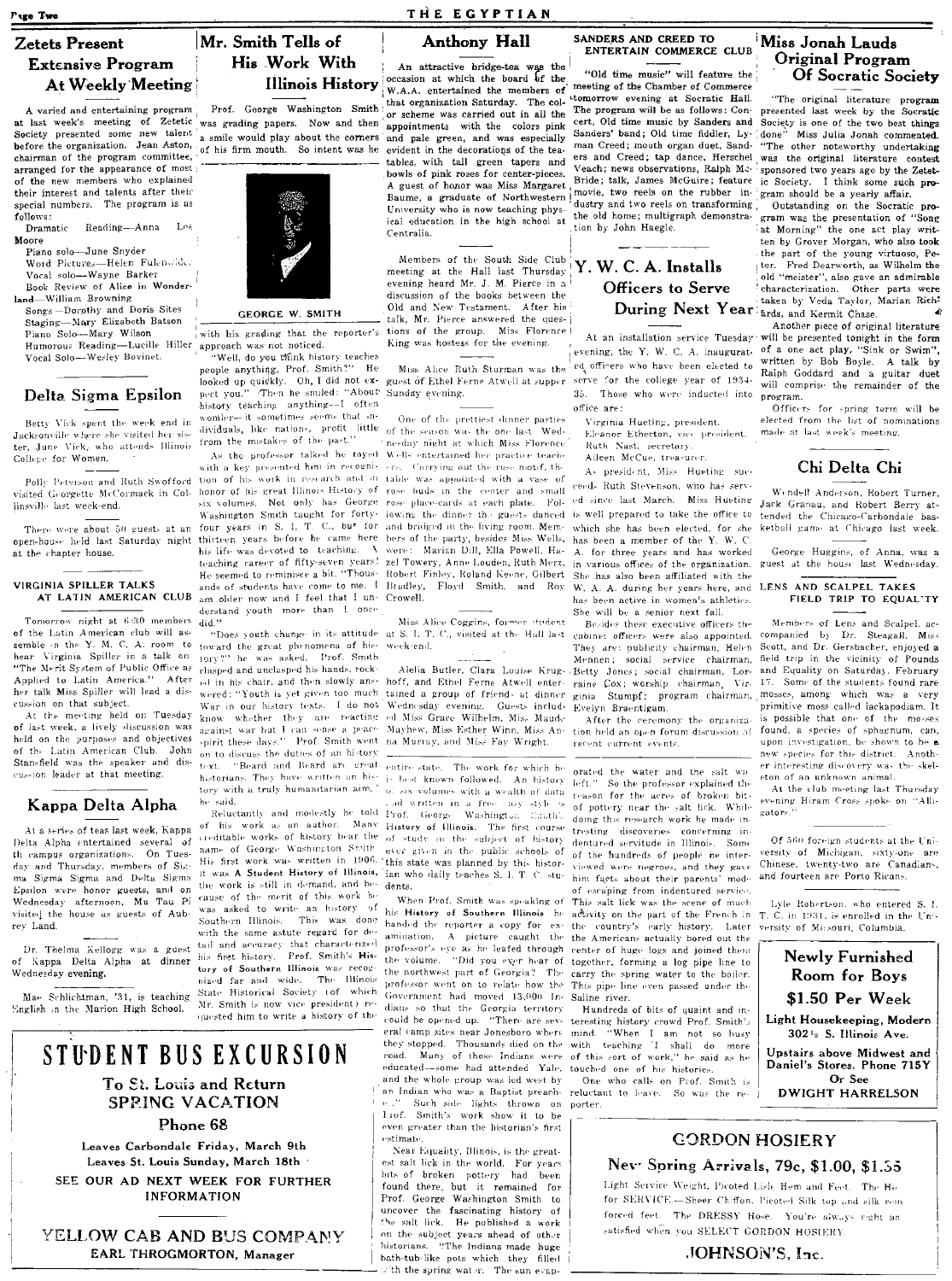## **AMONG NEW BOOKS**

Village-By Alexander Bunin TL. New York, Alfred A. Knopf Publishers.

The tendency of ultra-naturalism that originated in Russia around the middle of the nineteenth century seems to have been perpetuated and found representation in Ivan Bunin's novel, The Village, just recently awarded the Nobel prize for litera-This is one of the sternest. ture. larkest, and bitterest books before the reading public today. In this social novel, Mr. Bunin selects as his subject the poverty, darkness, and bar-<br>barity of Russian life, and chooses as his background a central Russian village-poor, savage, stupid brutal,<br>and lacking in every moral foundation, Although there is almost no development in time, the tempo, remaining static like a picture, we are aware of a masterful construction<br>and a powerful portrayal of the most bitter and sordid types of life. the center of the story stand two brothers. Tikhon and Kuzma, the one a successful shopkeeper; the other is an unsuccessful business man, but is<br>a "seeker after truth." By dividing the book into two parts, devoting the<br>first half to Tikhon and the second to Kuzma, Bunin presents a powerful contrast of the two men and the effects of the village on their lives. Both of the brothers, however, are ultimately undone, each coming to the conclusion that his life has been a failure

Bunin's looking upon such subjects as famine, bloodshed, and typhus, with a somewhat austere matter-offactness, and his possessing a tendency to write in a rather unnarrative , will prevent this book from best vl coming a popular novel. If, however, we consider the sober and concrete language, the poetical quality of the prose, and the vivid picture that is presented, we can understand why The Village was considered valuable enough to merit the Nobel award. It is true that the work is too lengthy and that its personages talk and meditate at excessive length-but is that not also true of the very popular Pearl Buck who also writes of native life and its effects on the people? Ivan Bunin is a writer's writer and not a caterer to the general reading mass.

#### **Faculty News**

Dean Woody entertained at her home last Wednesday evening for Mrs. Julia Chastaine. At the close of the evening, the ladies had completed practically an entire quilt. Assisting hostesses were Mrs. Matthes, Miss Entsminger, Miss Clarke, and Mrs. Ragsdale.

Dr. Bailey was called to Topeka,<br>Kansas, last week beacuse of the death of his father. Interment was at Phillipsburg, Kansas.

Dean Wham gave two addresses before the Massac County Teachers' meeting, held at Metropolis, Saturday, February 24. On Friday, February 23, Mr. Wham talked to the Carbondale Lion's Club on "Washington, The Man." Addresses this week included one given yesterday<br>at the Ladies' Night Banquet and program of the Murphysboro Lion's Club and one to be delivered tomorrow at the Randolph County Teachers' meeting at Chester.

Dr. R. L. Beyer spoke before the Library Forum, an auxiliary of the Carbondale Womens' Club, last week. He reviewed the accomplishments of Lincoln.



Should you find the name of Marvin Lawson written on a table-ton at the cafe don't assume that Lawson conceited. It is due to Mildred is. Land's passion for writing his name.

Peck Bailey is one of the nightschool teachers. He was twenty minutes late to his class last week. When asked "Why" he said, "I was huntin' the damn' book!"

Mildred Kirby and Blanche Kelly voke the other morning and found milk bottles in their bed. Since that day Mildred and Blanche's tellows have been hunting the milk man on that route.

Bragged Milton Hutcheraft last Wednesday: "I do plenty that Paul<br>Pry doesn't know." Paul Pry has never been aware of anything startling of Hutchcraft's except his consistent and fruitless "iellving."

Bob Turner has the nick name of Nero. It came from this policy of merely fiddling around while the ladies burn with desire for aloof Mr. Turner.

Carol Hubble boldly states, "I am<br>really married." Pàul Pry has no évidence-no license nas been shown, and no bride is in sight. Pry contends Hubble is using a ruse to boost the public interest.

To the Socrats: Congratulations on your play production.

of mice. Paul wonders if such a phobia came from the way mice destroyed some clothes not long ago.

the class wondering whether he is learning that language or learning to High School. be a logic arguing lawyer

Aden Bauman graduates this term. He has been fortunate lately. He<br>found a million-dollar baby in Wool- $He$ worth's. Bauman says: I haven't bought any groceries since I met her." He also has a job on a farm near Farina, Illinois as soon as he rets out of school.

Into Hiram Cross's room last week<br>vas flung a stink bomb. "Big" Hahn was the flinger. Cross stomped, roared, and complained of sewer gas until the boys had to gag him.

Earl Dabney may be seen each day standing in front of the Main Building. He waits impatiently for Mary Wilson. When he finally sees her he becomes so upset that he does poor work all the sixth hour.

Don't be surprised to see Everett Fox wearing a feather in his hair and his cheeks stained with war paint. Veda Taylor has given him back to the Indians.

Says Dorothy Greisher: "Dick Whittenbourne is far too modest, and don't like bashful men!"

People's Pet Worries: Gene Hall's---- Who was the dish

washer-at Price's cafe, Centralia, Ill. who said "Hello, Hon" to Hall's own Virginia Kempler?

Catherine Logan's--Will the Dean terest in Viola Crimm.

THE EGYPTIAN

## The Graduates

Isabelle Johnson, '29, M.A., '31, George Peabody College for Teachers, Nashville, two years, 1931-1933, post-graduate work in French and German departments, S. I.T. C., and at present carrying four hours work each quarter towards Ph. D., Vanderbilt University, is employed as Head of the Department of Latin at Tennessee Baptist College for women, Murfreesboro.

Miss Johnson has been requested to prepare a paper, to be read at a meeting of the Tennessee Philological Association, March 2 and 3. at the University of the South, Se-The title of the wanee, Tennessee. paper which Miss Johnson shall read is Floriculture Among the Ancient Romans. Miss Johnson will also read h r paper to the meeting of the Classical Association of the Middle West and South, which will be held March 29. 30 and 31 at Memphis, under the auspices of the Southwestern and of the West Tennessee Teachers' College, each of which is located in Memphis.

Th Tennessee Philological Association is an association of all teachers of languages in the State of Tenne see. The other society, the Classical Association of the Middle West and South embraces the territory from the Rock Mountains to the state of Ohio in the North, and the Atlantic sea-board in the South. This society edits the Classical Journal.

In addition to her regular teaching duties, Miss Johnson is sponsor of the Latin Club of the Tennessee Baptist College. She is coaching the<br>Latin play, A Roman School, which the club will present at its regular meeting this month.

Miss Johnson writes, "I am delighted to see how well the S. I. T. C. basketball team is'doing. The recent victories of the team were of great happiness to me. I was always quite<br>a basketball fan."

The Egyptian congratulates Miss Eileen Schnake has a deathly fear Johnson upon her recognition by the Associations as an authority on Roman Floriculture.

Gladys Kelly, who entered S. I. Gene Saba, student of French, has T. C. in 1927, was employed recently to teach English in the Christopher

> Gail Yost, '26, is teaching Latin and history in the Mounds High School. This is Miss Yost's twelfth consecutive year as a teacher in the Mounds school.

Ernest W. Deason, '32, is employed as a teacher in a consolidated school near Hannibal, Missouri. Mr. Deason visited the campus last week and was accompanied by his principal and his principal's wife. The principal, whose name was not obtained by the Egyptian, commended Mr. Deason upon his success as a teacher.

This is Mr. Deason's second year at the Missouri school.

An announcement has been made of the marriage on February 9 of<br>Isabel Loomis, to Archie Stroup, who entered this college in 1928. Mr Stroup is employed as an auditor for the Kroger Grocery and Baking Company in Carbondale.

Mr. and Mrs. Stroup will make their home in this city.

long remember my scathing remark<br>of Wednesday morning at Chapel hour?

Chlormara Deck's: Will Paul Pry print what he found out about me at the Dixie the other evening?

Louie Lee's: Does Pry know where got the measles? Pry does!<br>Ed Woods': "Chink" Wyatt's in- $\mathbf I$ 

**Maroon and Whitte BARBER SHOP** "Wax" McGowan-"Pete" Wilson Proprietors

Two doors south University Cafe

**FLOWERS** 

**BUZBEE-Florisrt** 

**ACROSS FROM CAMPUS** 

Believe It or Not, S.I.T.C. Students PRESLEY'S DELICIOUS BUTTER SCOTCH CAR-MEL Corn is better for you to eat than candy. Try it once

## WHEN HUNGRY TRY EATING WITH IIS

**SO OFTEN HUNGER ENGAGES ONE SO** ROUGHLY, COMPLETELY UNDOING THE DAY'S GOOD-ELIMINATING GOOD FEELINGS

#### KEEP ON THE SUNNY SIDE

#### TRY OUR EXCELLENT CUISINE

Breakfast 6-9 A. M.-Luncheon 11 A.M. to 2 P. M. Dinner 5 to 8 P. M.

# **University Cafe**

"As much a part of the Campus as the Buildings"



Our work is never excelled and seldom equalled. It has been proven by our quarter century of successful business relations in Carbondale by offering quality work at reasonable prices-The change in the NRA price-fixing policy provides for prices by local agreement.

|                                       |     | <b>Called For</b><br>Cash and With Cash<br>Carry On Delivery |
|---------------------------------------|-----|--------------------------------------------------------------|
| Men's Suits, cleaned and pressed  50c |     | 75c                                                          |
| Pants, cleaned and pressed  25c       |     | 35c                                                          |
| TOPCOATS, Cleaned and pressed50c      |     | 75c                                                          |
| OVERCOATS, Cleaned and pressed 75c    |     | \$1.00                                                       |
| Felt Hats, cleaned and blocked 50c    |     | 7Бс                                                          |
| Caps, cleaned and pressed 15c         |     | 25c                                                          |
| Neckties, cleaned and pressed  5c     |     | 10c                                                          |
| LADIES PLAIN DRESSES                  |     |                                                              |
|                                       |     | \$1.00                                                       |
| LADIES PLAIN COATS.                   |     | \$1.00                                                       |
| LADIES PLAIN SUITS                    |     |                                                              |
| Cleaned and Pressed75c                |     | \$1.00                                                       |
| GLOVES, cleaned and electrically      |     |                                                              |
|                                       | 25c |                                                              |

#### PROMPT SERVICE AND SATISFACTION GUARANTEED  $RV$

Southern Illinois' oldest, largest, and most modern equipped cleaning establishment, which, as in the past, will continue to maintain the wages and working hours of employes in accordance with the Code provisions in effect.

 $\mathcal{E}$ 

## With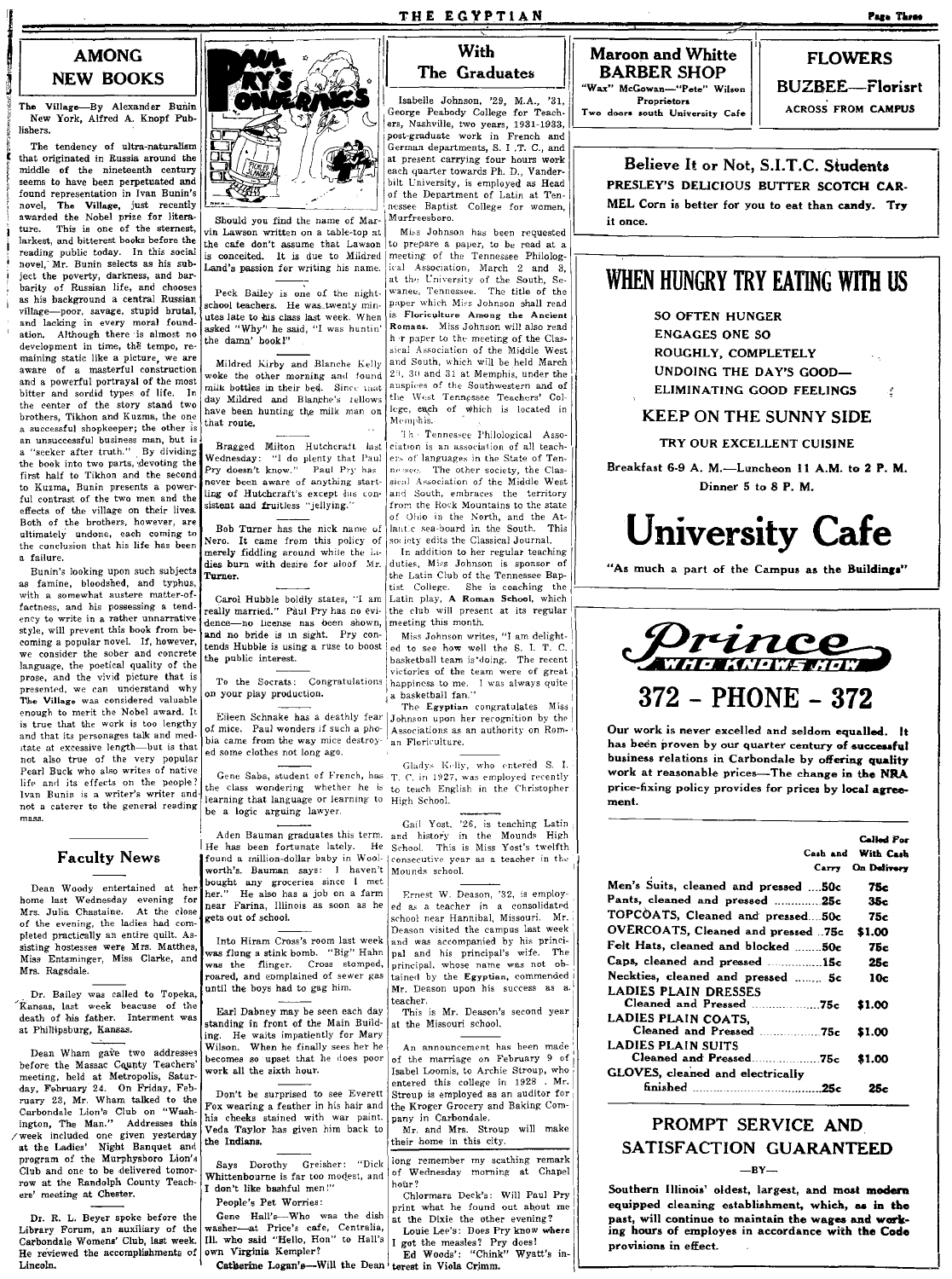## **TECATEMENT**

Charter Member Illinois College Press Association Member of Columbia Scholastic Press Agsociation.

Entered as second class matter in the Carbondale Post Office under the Act of March 3, 1879.

#### THE STAFF

| Faculty Advisers  ESTHER M. POWER, DR. RICHARD L. BEYER |
|---------------------------------------------------------|
|                                                         |

#### REPORTERS AND SPECIAL WRITERS

| Maurie Taylor | Margaret Hill, |                | Aubrey Land | Wendell Otey |
|---------------|----------------|----------------|-------------|--------------|
|               | Eileen McNeill | Marjorie Brown |             | Elsie Faner  |

#### **COMPETITORS**

| Jesse Warren | Betty Jones    | Robert Chapman | Loyal Compton     |
|--------------|----------------|----------------|-------------------|
| Eileen Brock | r Robert Boyle | Fred Comstock  | Winifred Calloway |

#### **BUSINESS STAFF**

#### WE WILL BE BRIEF

Polonius may have been a doddering old fool, but he hit the nail on the head when he said, "Brevity is the soul of wit." Every student chapel program makes us recognize more the wisdom of that statement. The programs on the whole are excellent, as we've said before; but it doesn't follow that because thirty minutes of something are good, sixty minutes of it are twice as good.

('hefs in restaurants and hotels recognize too well, perhaps,<br>at over-indulgence kills interest. They've learned to offer that over-indulgence kills interest. not quiet enough, so that their customer's appetite is perpetually piqued. Why don't you, when you give your program, quit while everyone still wants more?

#### **CRAMMING!**

Funny thing about this cramming! Read the "What do you<br>ink?" column and you'll discover that students look upon it think?" as one of the most despicable habits that collegiates can form. And yet we all do it. For some reason, even the straight A students don't begin to line up their work at the ninth or the tenth week, or even at the first of the twelfth week. It seems almost a point of honor with us not to begin reviewing until the night before the finals. Of course the traditional disadvant-<br>age to this scheme is that crammed learning cannot be retained learning. But there are certain advantages.

For our first argument, we point out the fact that we all cram-the old story of "can 1500 college students be wrong" In the second place, we say that studying the night immediately before finals has a much more specific aim than studying a week before. Thirdly, in order to counteract the argument of the anti-crammers, we make the point that crammed learning does not have to be retained as long as the other kind. It's good for a few hours, and that's all the hours there are between<br>studying and writing the exam. If you have three or four<br>exams in one day, however you won't find this logic very comforting. No night holds more than two crams's-worth.

#### **STOP THIEF!**

Cries continue to come from the locker rooms of the gymnasium. These cries rise and fall as spasmodically as the moans of a sick man. The thieves who pilfer the lockers are periodic workers—one week they fork friendishly; the next hardly a hundred lockers are entered.

The problem increases from week to week. Little has been done to protect the people who must trust a puny locker and cheap lock. The cleverness of the brigands is marked. Cases are on record where good substantial locks have been unlocked, and the entire contents of the locker stolen. Many of the heaviest losers, because of this uncensored thievery, are those students who can least afford it.

If this despicable and costly practice is to be stopped<br>watchmen must be appointed, and the thieves apprehended!<br>Such a plan benefits two classes of students. Locker holders Such a plan benefits two classes of students. Locker holders Student C. W. A. jobs drew 225 been selected, but they will be chosen will receive protection, and deserving students may obtain young men and women of lows Stat needed employment as watchmen. The plan may be financed from the C. W. E. S. fund.



THE EGYPTIAN

#### THE SPHINX KNOWS:

Mike Makuh is so hashful that he asked that the scene in the French play in which he had to embrace Rhoda Mae Baker be put off and not practiced until the final evening.

Wasn't Hay Fever grand?

William Etherton of the University High School will make a good lawyer. His semi-humorous, yet subtly searching manner of questioning falls not very short of the professional.

Ray Crowell is a good pupil to have in class. He absolutely refuses to pas- notes, even when asked to do so by young ladies.<br>No, Virginia Hueting didn't

hurt her finger playing basketball. She had an accident in chemistry laboratory.

Anna Durham has profound respect for any and all chemistry majors. She hopes to be one some day.

Students at the French luncheon became baffled the other day. They wanted to talk about somebody who "cut class" and they<br>couldn't think of the idiom. They were about to decide that students in France didn't have that awful fault but Dr. Peacock burst the bubble by supplying the idiom.

A high school boy who read Poe's biography without discovering the fact that Poe was addict- play. ed to strong drink.

#### THE SPHINX WONDERS:

hon's double chin how it waltzes around when she talks.

If the girl who stopped at the President's office and demanded that the girls in there do some typing for her-stating very majestically that she'd call for the realized the fact that she was very presumptuous.

Don't you like Janet Wilson's

Why Roland Keene feels to necessary that he type his room-Does mate's term paper.  $h$ roommate know something on him, or is Roland hiv-hearted.

If Bob Healy still knows how to spell "idiosyncrasy." He looked it up the other day.<br>Why Jack Granau thinks (with

Dr. Beyer) that the ideal school is the school where only married students are allowed to enroll.

Wouldn't it have been awful if Winklemeyer really had had the mumps the other day when  $h<sub>2</sub>$ thought he did.

#### FRENCH CLUB IS HOST TO LANGUAGE STUDENTS

The French club had as guests at its regular meeting last Monday night the language students from the Carterville High School. Dr. Peacock's Phonetics class presented two plays,<br>"Le Portrait", whose characters were Rhoda Mae Baker and Mike Makuh; and "Nounon", the cast being made up of Berdena Farer, Amy Lewis Campbell, Josse Gurdner, Helen Rus-The vis sell, and Dorth a Kunze. students sang French song-.  $1<sub>m</sub>$ ing addition, Maurie Taylor taught the club French popular song, "Le Caritaine", between the presentation of the two plays.

Teachers' College at Cedar Falls, the dual debate with Cape Girar Etherton and Harold Crowell, stiff lowa.

#### Y. M. C. A. Production Is Well Received By Two Audiences

The smooth professional finish of the production of Noel Coward's Hay Fever last Thursday and Friday<br>nights brought forth enthusiastic and appreciative audiences who were quick to acclaim the double presentation as among the best ever proformed on the S. I. T. C. campus.

The great stage success of the production has definitely confirmed the prestige of Allan D. Mueller as a director of undisputed competence. The two performances of Hay Fever<br>showed remarkably well the results of seven weeks' intensive training of his cast in diction, natural stage business, line building, and all other<br>phases of dramatic technique.

Mr. Mueller is to be further commended in the selection of his play-The actors and actresses in last week's productions comprised one of the ablest casts over assembled for a deamatic presentation on the local campus. Rhoda Mae Bake, as Judith gave a superb performance which throughly reinforced her existing reputation as one of Carbon-<br>dale's outstanding stage trooperoutstanding stage trooper-. Marian Dill, another stage favorite. was at her best as Sorel, the daughter of the temperamental Bliss family. Robert Turner, as Simon, won his audience immediately and retained their complete approval throughout both nerformances. Robert Boyle, who has taken the local play-goers by storm since his arrival at this campus last fall, actually outdid himself as David in the Noel Coward

Henry Hitt was admirably east as SPHINX WONDERS. Richard, a "frightfully well-known"<br>If you have noticed Jane Al-diplomatist." Mr. Hit's stage poise and sureness of movement in Hay Fever were especially commendable. Margaret Hill as Myra did excellent work, building up to her part steadily toward a most effective climax speech toward the end of the second act. Rolla Winklemeyer played the work at the end of the hour-has part of Sandy with a smoothness charm rarely equalled .<br>and.  $\mathbf{in}$ amateur productions. Elizabeth Ann West as Jackie performed betgreen velvet (or is it cordura)?) ter in Hay Fever than in any campus production in which  $\mathcal{A}_{\mathbf{h}}$ has heretofore taken part. Although<br>she has been one of the outstanding stage stars for the past three years. Maurie Taylor made her dramatic debut as Clara, a role which she individualized to perfection.

> The stage settings and lighting effacts were particularly well done. This work under the supervision of Miss Lulu D. Roach, was carried through by Barbara Jane Scott and<br>her assistant, Fred Besant and Everett Mitchell. Walton Blakey and Carlton Rasche, members of the Y. M. C. A. organization under whose auspices the play was presented, were competent property men for the production. Harry Cutler worked with Mr. Tracy L. Bryant on the advertising staff. Robert Healy officiated in the men's dressing room. Virginia Mueller was a most efficient wardrobe mistress in the woman's dressing room, assisted by Jeanette Doon, Rosalie Gurley, Nedra Gozgin, and Alberta Hamilton. Gornon Dodds was business manager for the p.o. duction.

#### LLINAE STHEDULES DEBATE WIT': "VANSVILLE COLLEGE

Ar Inter-collegiate debating team will travel to Evansville college students and observers. for a non-decision debate on Friday,

April 13. The speakers have not yet deau on March 23.

#### What Do You Think?

As the end of the term with its honors of term papers, note books and reviews makes its insidious anproach, we wonder what the stildents are planning in the way of preparing for exams. Are they going to start early, or are they<br>going to wait until the night before the awful day to start tearinging their hair and abusing their fingernails?

Helen Dollins expresses herself s follows regarding preparation for exams: "I think that putting off studying until the last minute<br>is a very bad habit. The funny thing about it is that this habit seems to be practiced more by seniors than by freshman."

Curt Hill says: "In my opinion it is bad judgment on the part of any student to put off their studying until the night before the ex-<br>am. No student can learn, or even half learn all the material that has been covered during the term.  $H_{\mathbb{C}}$ also does himself an injustice. A short review is justified."

Another student, who does not wish his name revealed, remarks that after having spent one entire night at the end of last term doing a term's work in two subjects, he should know better this year, but fears that the same thing will happen again.

In general the students seem to realize that "procrastination gathers no moss", but lack the will<br>power to "make hay today when .<br>they can do it tomorrow.'

#### Chapel Notes

Herold's "Zampa" Overture was the chief offering of the orchestra in last week's program, the vigorous rendition given it being lustily en-<br>cored. "Zampa" is always interesting because of its wide variety of melodies and its fine instrumentation. Beginning in whirlwind style, it resolves itself into thundering brass chords interspersed with the soft rustling of strings, and thence into a beautiful woodwind quartet.  $A<sub>n</sub>$ ever-increasing crescendo leads to a martial passage, which is interrupted by a clarinet solo, setting the atmosphere for the delicate scherzando, uttered first by the strings alone-then relatively the strings store with<br>reinforced gradually by wood-wind<br>and brass. Now the full orchestra Now the full orchestra sweeps toward a brilliant climax, now finis is written in sharp staccato. The Introduction to Act III of Wagner's "Lohengrin" was also well done, showing the master in one of his gayer moments, without, however, giving any indication of the real depth of the man.

Other light bits on the program were Hadley's "Spanish" and "American" Silhouettes, "Longing" and "Kamarinskaja" by Tschaikowsky, and "Old Glory Selections." The<br>band entertained delightfully on Tuesday with a group of Irish airs; and, receiving an encore, as requested by President Shryock to repeat the latter part of the medley. The various solos were especially good.

#### CLASS IN PUBLIC SPEAKING CONDUCTS MOCK TRIAL

On Wednesday of last week the Public Speaking class of University High presented a mock trial and convicted Ross Priddy of chicken theft. This novel phase of public speaking afforded much entertainment for the

Frederick Boucher was a solemn judge, and the defense lawyers, Jane Albon and Genevieve Edmonds, gave prosecuting lawyers, William competition.

# ers.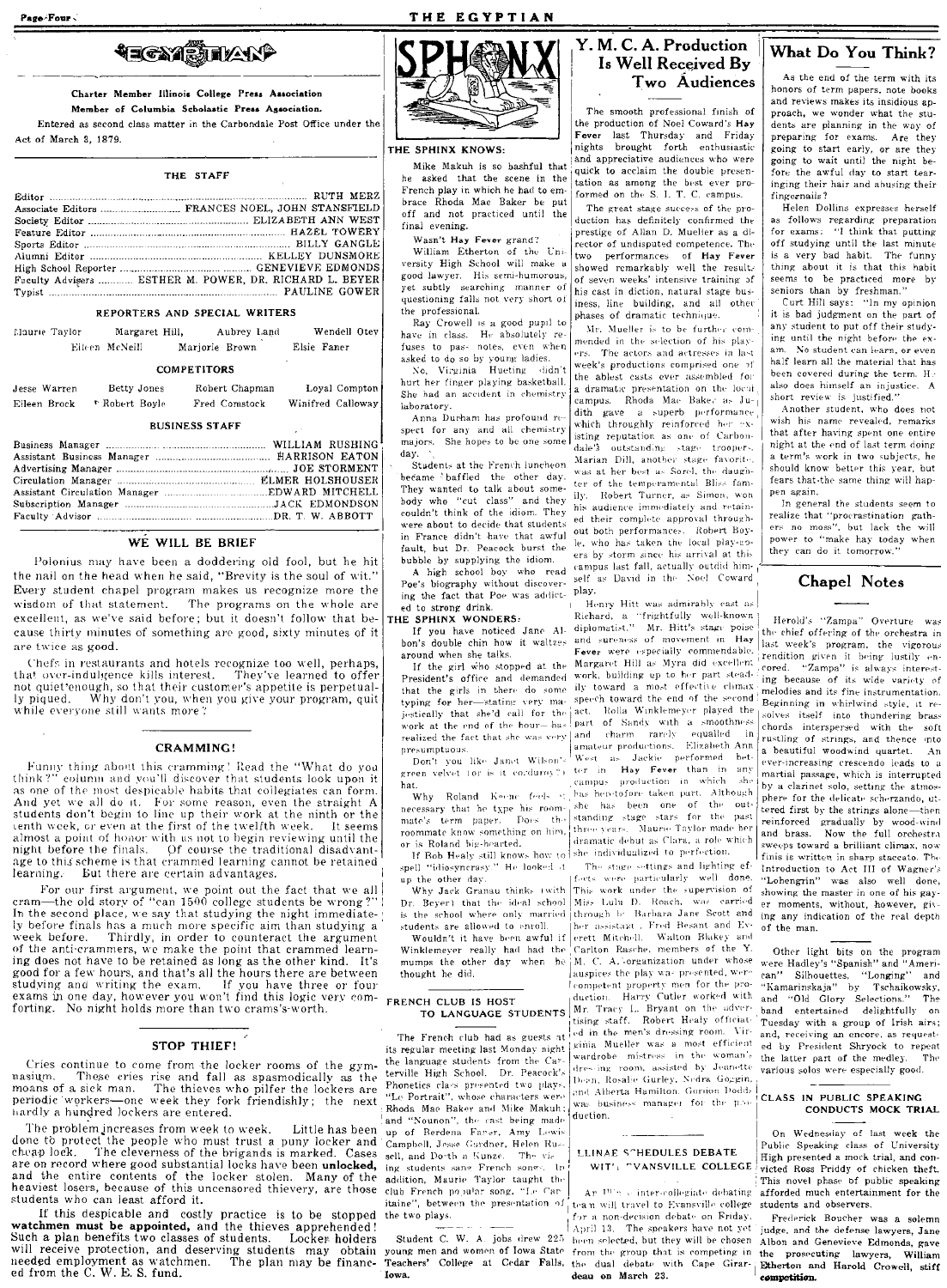## **AROONS DEFEAT HARLESTON WITH SCORE OF 48-40**

COND STRINGERS SAVE THE

GAME IN THE LAST

**HALF** 

مستويات Rushing into the contest after the assessment prayer, june se ... pured it on the Charleston Teachers 2.40 last Thursday night at Charles-With the Maroons trailing 25d his shock troops win the seventh<br>onference battle of the season.

Although definitely out of the conerence race, the Southerners are out o grab off third place in the Little Kineteen. The victory made it seven vins and three loses for McAndrew's :harges.

Ballard gained the scoring honors of the evening by sinking eight field<br>goals and one free throw, for a total of 17 points. Eugene Hall, Maroon's second string center, gained 13 points able to avenge for this defeat. for the locals

Starting off with a bang the Teachers grabbed a 4-0 lead before the Lantzmen could hit their stride. Ballard then opened up and netted two two-pointers from the center of the Gilbert dropped in three floor. points to give the advantage to Charleston,

Sinking field goals from every part of the floor, Ballard and Rand pushed the Eastern Illinois' score to 25. The Teachers tugged along behind with 14 points at the end of the half.

stringers overcame a large handicap still three games to be played this and nosed out the Charleston Teach- wek ers in the final mingtles of the game. Playing heads-up basketball, the shock troops slowly whittled the tune of 32-28, in what looked at first Lantzmen's great lead. With Hall to be a tight game, but the Sophs doing the scoring and the other four<br>working the ball down the floor, the Margons tied the Charleston Aggre- d-feated the Sophomores 22-18. Al gation at the ten minute mark, though this was not a particularly  $37 - 37$ 

Lawson then contributed tv points from the charity line, and the Maroons were on their way to anoth- long score to the Upperclassmen er victory. Veach, playing the most when they swamped the Freshmen brilliant game of his career, started 50-11. The green team was playing sinking field goals from the center of the floor.

Holding a 42-38 lead with only a lew minutes to play, the reserves applied the steam and went on to victory. Going wild in the final minates of play, the Southerners garnered 48 points before the game end-

 $\theta$ 

6  $\mathbf{r}$ 

 $13$ 2

5  $\theta$ 

 $\overline{5}$ 

 $\overline{4}$ 

 $\overline{2}$ 

 $\theta$ 

 $\theta$  $\sqrt{2}$ 

 $\overline{3}$ 

 $40$ 

 $\overline{2}$ 

 $\mathbf{R}$ 

 $\overline{2}$ 6

 $\overline{2}$ 3

 $16$ 48

 $\overline{2}$ 

 $\overline{A}$ 

 $\bullet$  $17$ 

| м.                              |                  |
|---------------------------------|------------------|
| The box score is as follow      |                  |
| Lenich, F. 0                    | Ō                |
| Holder, F. 0                    | $\mathbf{1}$     |
| Lawson, F. 1                    | 7                |
| Davison, $F$ 0                  | 1                |
| Véach, F. 3                     | 0                |
| Bricker, C. 2                   | $\mathbf{r}$     |
| Hall, C. 4                      | -5               |
| Franks, G. 1                    | $\overline{1}$   |
| Mitchell, G. 2                  | 1                |
| Gray, G. 2                      | 1                |
|                                 |                  |
| 14                              | 20               |
| Rand, F. 1                      | $\overline{2}$   |
| Curry, F. $\dots \dots \dots 1$ | 0                |
| Gray, $F$ . 0                   | 0                |
| Ballard, F. 8                   | 1                |
| <b>Jester, C.</b> 1             | $\boldsymbol{2}$ |
| Volc, C. 0                      | $\theta$         |
| Gilbert, G. 2                   | 5                |
| Tedwick, G. 0                   | ı                |
| Burgess, G. 0                   | 0                |
| Honefinger, G. 0                | 3                |
|                                 |                  |
| 13                              | 14               |
|                                 |                  |



It is still a mystery to all of the Carbondale fans why the Maroons lost by such a big score at Chicago. About all that can be said is that the Teachers got into some fast company and couldn't get going.

If you want to see a mighty good basketball player, just go to Chicago He can df. the Garbondale seconds. pulled shoot from any position on the floor wher game out of the fire and and plays a wonderful floor game.

There was plenty of excitement on<br>the trip home from Chicago. The the trip home from Chicago. 4 at the start of the second period, bus caught fire just outside of Chiand McAndrew inserted his second eago and the players broke all rec-<br>tringers and settled back and watch- ords in getting out of the bus. It<br>d his shock troops win the seventh was only a minor (fire but everyone was excited until the blaze was under control.

> There were plenty of Carbondale fans in the Windy City for Carbondale's big game of the season. There was not much cheering because the Chicago success was very stunning to the team. Maybe sometime there will be a return game with the Big Ten team and the Teachers may be

## Upperclassmen Lead In Tournament For **Women Athletes**

At the present things look very much like a tournament championship for the Upperclassmen, who deleated both the Freshmen and he Sophomores in rather easy victorthe tensive of the greatest of- ies. However, only three of the fensive drives in years, the second games hae byen played, and there are

> On last Wednesday the Sophomores defeated the Freshmen to the wave never endangered.

> On Thursday, the Upperclassmen big roore, the Upperclassmen lead comfortably during most of the game. Monday afternoon's game gave a without some of its first stringers. who were forced cout by the eligibility rules, and the Upperclassmen were at their best. The latter outfit however, has been deprived of one of its best players, Janet Spaulding, who is ill. Miss Spaulding's play did much to win the game with the

> Sophomores for the Upperclassmen. This afternoon, the Sophomores and the Freshmen will play again and tomorrow afternoon, the Sophomores and the Upperclassmen will meet.

The Women's intramural basketball tournament got under way last week, when two games were played, the first by the Sophomores and the Upperclassmen. Play continued this ...<br>week ,and Monday afternoon saw the Upperclassmen defeat the Freshmen.

Grace Claunch, '33, is employed as Art Supervisor in the city schools of Pinckneyville.

er of mathematics in the Flint, Mich- visitor a few days ago igan Junior High School.

2 in the Commercial Department of the 23 Marion High School.

## **MAROONS RECEIVE SERIOUS SET-BACK IN CHICAGO GAME**

THE EGYPTIAN

SCORE STANDS 44 TO 21 WHEN THE CONTEST IS **FINISHED** 

The Carbondale Teachers suffered their fourth set-back of the season when they encountered the Chicago University quintet and dropped a contest to them by a 44-21 score last Saturday night at the Chicago Field House.

Meeting Chicago University for the first time, the Southerners were completely perplexed at the defense that the winners set up. Unable to stop the Chicago offense, the Maroons trailed at the half by a 26-14 score. Harlow, star forward, and leading scorer for the victors, tallied 19 points to gain the scoring honors for the evening. He was followed by Peterson who garnered eight mark-Davison led the locals with a ers. total of six points.

Starting off with a bang, the Chicago five jumped into an early lead when Peterson tallied a field goal from the pivot line. Holder kept the Marcons in the running with a twopointer from 30 feet out. The Chicago lads then went wild and tallied six points before the Macmen realized it. Eldred fouled Davison and "Johnny Bull" tallied a point. Two field goals by Emery and Jim Gray's charity throw raised the Teachers' score to eight, while Harlow further

advanced his teammates' to 14. Dropping in shots from every position on the court, the Chicago five<br>gathered a 26-14 advantage before the half ended. Fighting hard in spurts the lads from the Windy City scored almost at will. Coach Mc-Andrew shuffled his line-up in an-attempt to save the game and sent into the battle, Lawson, Hall, and Franks. In their efforts to get back into the battle the Southerners turned to long shots.

The only field goals made by the Teachers in the last half were registered by Bricker and Hall in the final minutes of the contest. Battling until the end of the game the Maroons were unable to hold the Chicagoians under 44 points. The final score was  $44 - 21$ .

The box score is as follows:

LS

ą

 $\theta$  $\mathbf 0$ 

 $\theta$ 

 $12$ 

| Carbondale                |    |          |                |    |
|---------------------------|----|----------|----------------|----|
|                           | FG | FT       | PTS            | F  |
| $H$ older, $F$ 1          |    | 1        | 3              |    |
| Davison, $F$ , $\ldots$ 2 |    | 2        | 6              |    |
| Lawson, $F$ 0             |    | 0        | $\Omega$       |    |
| Bricker (c) C 2           |    | 0        | 4              |    |
| Hall, C 1                 |    | 0        | $\overline{2}$ |    |
| Emery, G 2                |    | $\Omega$ | 4              |    |
| Gray, $G$ 0               |    | 1        | 1              |    |
| Franks, G 0               |    | 1        | ı              |    |
|                           |    |          |                |    |
|                           | 8  | 5        | 21             |    |
| Chicago University        |    |          |                |    |
| Harlow $(c)$ F $8$        |    | 3        | 19             |    |
| Eldred, $F$ 1             |    | 0        | $\overline{2}$ |    |
| Flinn, F 0                |    | 0        | $\bf{0}$       |    |
| Pvle, $F$ 1               |    | 0        | 2              |    |
|                           |    | n        | 8              |    |
| Seaborg, $C$ 3            |    | 0        | 6              |    |
| Oppenheim, G 0            |    | 0        | 0              |    |
| Weiss, $G$ 2              |    | 0        | 4              |    |
|                           |    | 1        | $\mathbf{1}$   |    |
| Wegner, $G$ 1             |    | 0        | $\overline{2}$ |    |
|                           |    |          |                |    |
|                           | 20 | 4        | :4             |    |
|                           |    | $\sim$   |                | л. |

Frank Glenn, '32, is employed as Clarence Arnold, '32, has been em-<br>principal of the Public Schools of<br>ployed since January 15 as a teach- Oakdale. Mr. Glenn was a campus

Nelle E. Ingram, '30, M.A., '31. Earle F. Shipley, '33, is teaching University of Illinois, is employed a teacher in the Waltonville High School.

## **Morgan's Monkeys** Play Road Hogs for Championship

The championship of the intramural basketball tournament will be decided on Friday evening when Morgan's Monkeys face the Road Hogs in the preliminary to the Varsity-Mc-Kendree College game. The Monkeys took the championship of the National League when they annexed nine straight games. A harder time was experienced by the Road Hogs in gaining their American League title. Two defeats were suffered by the Road Hogs in intra-mural competition, but despite these reverses they made their way to the top of the Marcons are considered one of the  $^{\prime}$  standings.

Because of the two tournament finalists have each played a different set of opponents it is impossible to find a basis of comparison between<sup>1</sup> them as the final game approaches. The Road Hogs are believed by many fans to excel in defensive playing. However, with such high scorers as North and Lingle in their lineup Morgan's Monkeys may give the American League champions a neal surprise.

The standing of the teams is as follows:

#### National League

| W.                  | L.           | Pct   |
|---------------------|--------------|-------|
| Morgan's Monkeys  9 | $\bf{0}$     | 1.000 |
| Eta Bita Pi 7       | 2            | .778  |
| Chi Delta Chi 7     | 2            | .778  |
| Thugs $6$           | 3            | .667  |
| Keen Kutters   4    | 5            | .444  |
|                     | 5            | .444  |
| Black Birds 3       | 6            | .333  |
|                     | 6            | .333  |
| Comedians  2        | 7            | .222  |
| Bisons $\ldots$     | 9            | .000  |
| American League     |              |       |
|                     | - 2          | .778  |
|                     |              | .778  |
| "904"               | $\mathbf{a}$ | .667  |

|                                                                                    | я |
|------------------------------------------------------------------------------------|---|
| $``810^{\prime\prime}$ $\qquad \ldots \ldots \ldots \ldots \ldots \ldots \ldots 5$ | 4 |
|                                                                                    | 5 |
| Shanty Shooters  4                                                                 | 5 |
|                                                                                    | 6 |
| Flying Gobblers 2                                                                  | 7 |
| Wet City Ramblers 1                                                                | я |
| *Tied                                                                              |   |
|                                                                                    |   |

## LAST LOCAL GAME OF SEASON, FRIDAY **WITH MCKENDREE**

BEARCATS PROBABLY WILL SPIRIT

Winding up the current basketball season, the Carbondale Teachers will<br>engage the McKendree Bearcats in Conference hattle Friday night on the local hardwood court. Although defeated for the conference championship, the Southerners have enjoyed an extremely successful season.

Defeating such teams as St. Louis University and Evansville college, the best teams in the state. With the exception of one disasterous road trip, the Teachers have won games from the strongest teams in Illinois. McKendree is not considered a

strong aggregation, but is always filled with plenty of fighting spirit. The Teachers ran wild again t the Beurcats earlier in the sea p, and hu,  $\sigma$  a<br>54-30 defeat upon Cp  $e^{i\pi/m}$ . lads.

The McKendree five will present two speedy scorers in the personary<br>of Captain "Izzy" Strab, and "Spike" Wilson. Wilson specializes in shots I from the side of the court while he is completely out of position.  $H$ . Pct pushes them toward the basket with 000 either hand. Captain Strab, a veter-778 an of three years competition has a remarkable eye for the basket and can drop in long shots.

Fulkerson and Moorman, two foot-444 ball stars, from the nucleus of the Bearcat's defense. Although ing at forward, Fulkerson pi Scott a 4 good defensive game. 000 inutive guard from Marissa, teams up with Moorman at the guard posts.

Captain Herbert Bricker and Raleh 778 Davison will play their last game for 778 the Southerners. Two of the main 667 cogs in the Maroon's attack will hang .667 up their basketball shoes after the  $.556$ McKendree game.

Coach William McAndrew will have 444 .444 his full strength to throw into the .333 game. The probable lineup is Davison and Holder, forwards, Captain  $222$ .111 Bricker, center; Emery and Gray, guards.